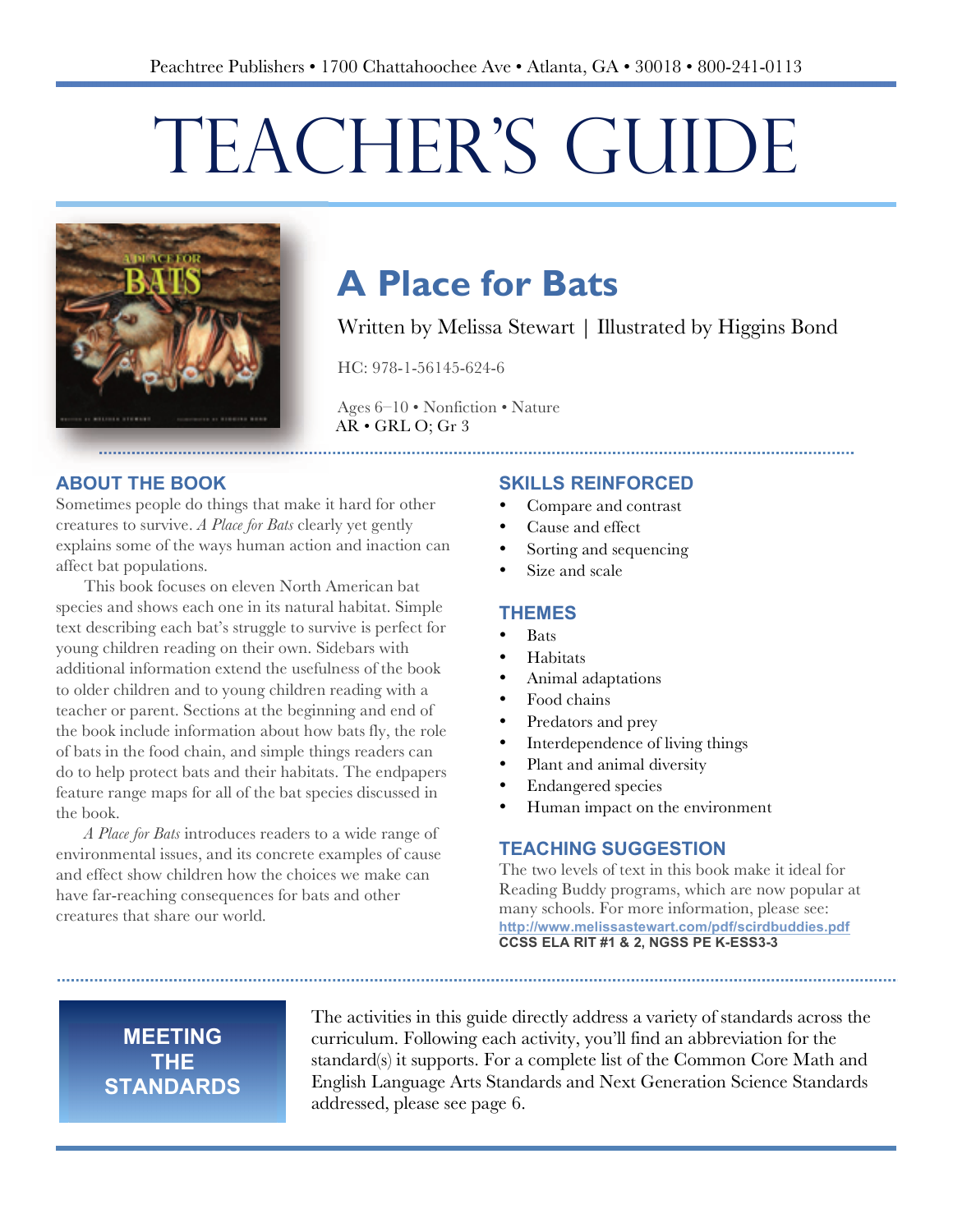#### **BEFORE YOU READ**

#### **Grades K–2**

- After looking at the cover of the book and reading the title, ask students what they think *A Place for Bats* will be about. Write their responses on chart paper. **CCSS ELA RIT #2**
- Provide a list of vocabulary words and discuss their meanings. **CCSS ELA RIT #4**
- with students to identify bats that live in your area. Look at the range maps on the endpapers and work

#### **Grades 3–5**

- Ask students to predict the main idea of *A Place for Bats.* Write their responses on chart paper. **CCSS ELA RIT #1 & 2**
- Have the students discuss the following questions in small groups. Before reading the book, compile the groups' answers on chart paper.
	- 1. What human actions positively affect bat survival? Explain how.
	- 2. What human actions negatively affect bat survival? Explain how.
	- 3. List some different habitats where you might find bats.
	- 4. Does the survival of bats affect the survival of plants and other animals? Explain why or why not.
- Provide a list of vocabulary words. Encourage students to buddy up and work together as they look up the words in a dictionary and write definitions. **CCSS ELA RIT #4**

#### **AS YOU READ**

#### **Grades K–2**

Ask students to think about the main idea of the book. **CCSS ELA RIT #2**

#### **Grades 3–5**

- Encourage students to think about the main idea of the book. Do they hear details that can support that main idea? They may want to make notes on a piece of paper. **CCSS ELA RIT #2**
- Students should also think about the ideas you recorded on chart paper. Are there things they would like to change or add? They may want to make notes on a piece of paper.

#### **AFTER YOU READ**

#### **Grades K–2**

- Ask students to identify the main idea of *A Place for Bats.* Work with them to find details that support that idea. List them on chart paper. **CCSS ELA RIT #1 & 2**
- Choose two bats in the book and ask students to compare them. Students should consider each bat's body size as well as its range, habitat, and food sources. Explain the usefulness of a Venn diagram (overlapping circles showing similarities and differences) and lead students in creating one. **NGSS PE K-LS1-1 &K-ESS3-1**

#### **Grades 3–5**

- Ask students to identify the main idea of *A Place for Bats* and recall details that support that idea. List them on chart paper. **CCSS ELA RIT #1 & 2**
- As a class or in smaller groups, have students add new information or erase incorrect information you recorded earlier on chart paper.

#### **CLASSROOM ACTIVITIES**

#### **MATH**

#### **Grades K–2**

Using the following table, students should create two bar graphs. The first graph should compare the bats' weights. The second should compare wingspans. Ask students if bats with longer wings weigh more than bats with shorter wings. **CCSS Math MD A.1 & A.2**

| Bat                 | Weight<br>(in paperclips) | Wingspan<br>(in inches) |
|---------------------|---------------------------|-------------------------|
| Evening bat         | 6                         | 11                      |
| Indiana bat         |                           | 10                      |
| Eastern pipistrelle | 8                         | 9                       |
| Gray bat            | 9                         | 11                      |
| Little brown bat    | 10                        | 9                       |
| Big brown bat       | 17                        | 13                      |
| Northern yellow bat | 17                        | 17                      |

• Divide the students into groups of three or four and give each group a box of paperclips. Ask them to compare the sizes of the bats. Are they surprised by the weight of bats? If so, did they think bats would weigh more or less? **CCSS Math MD A.1 & A.2**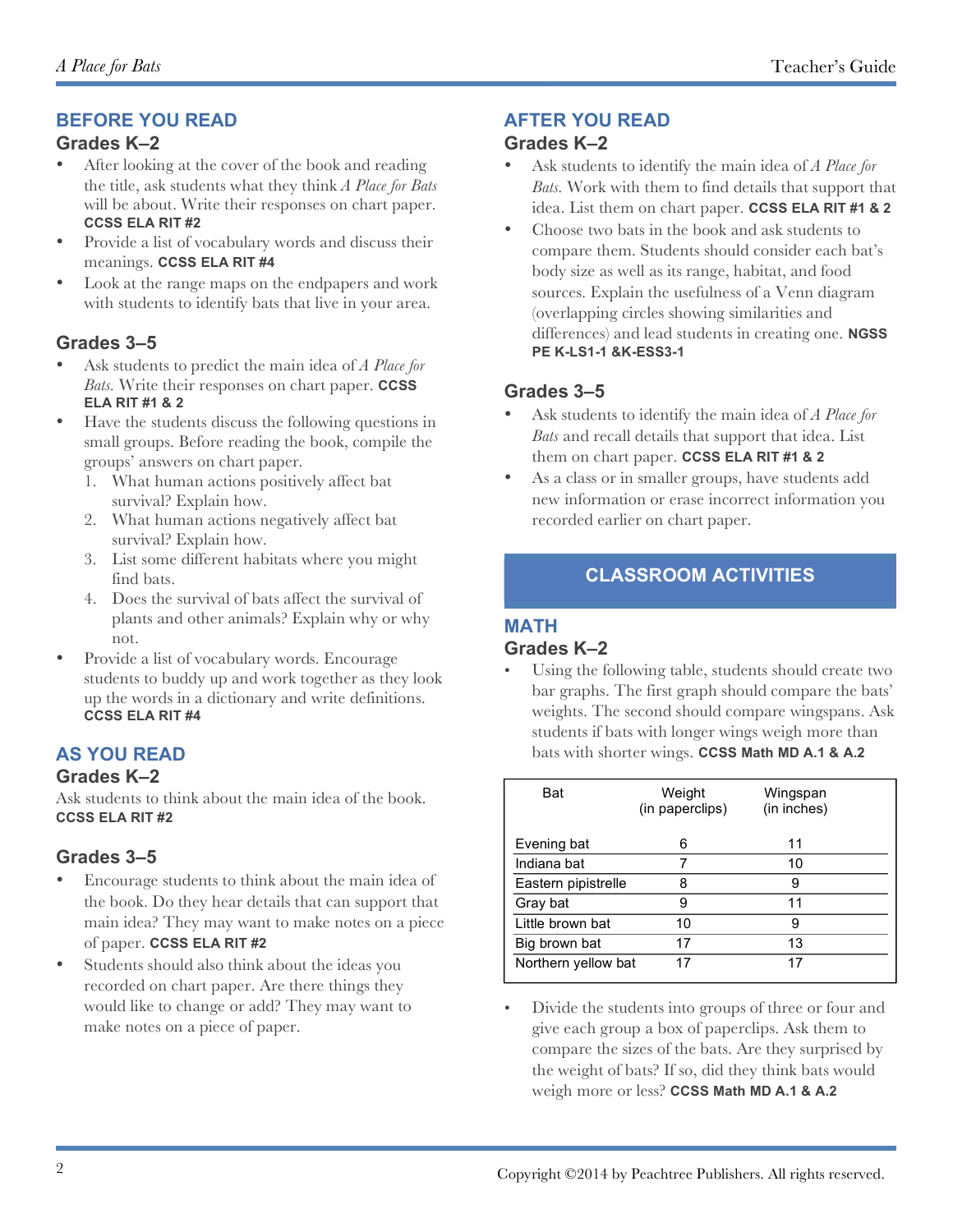• Invite students to choose three bats and draw them to scale. They can also color the bats using the art in *A Place for Bats* as a guide. **CCSS Math MD A.2**

#### **Grades 3–5**

Give students a copy of Activity Sheet 1 at the end of this guide and ask them to solve the problems. **CCSS Math OA A.1 & A.2, MD A.2**

#### Answers:

- 1. a. 6 times faster; b. 54,000 times
- 2. a. 1,200 times; b. 28,800
- 3. a. 16 moths; b. 2,400 moths; c. Answers will vary depending on students' weights. If students aren't sure of their weight, send one or two volunteers to the nurse's office to be weighed. Or consider bringing a bathroom scale to school.

#### **SCIENCE**

#### **Grades K–2**

- Bats eat a variety of foods—insects, fruit, fish, frogs, even blood. As a class, do some research to find out what the bats in *A Place for Bats* eat. Then divide the class into small groups. Assign a different bat to each group and have students create a menu poster for their bat. Group members can work together to draw pictures of their bats or find photographs on the Web. Below these images, they can draw or glue cutouts of the foods they've selected for their bat to eat. **CCSS ELA Writing #7, NGSS PE K-LS1-1**
- Using information in *A Place for Bats*, invite students to work in pairs or small groups to create  $11\times17$ inch posters that show how people in your community (including the students themselves) can help local bats live and grow. **NGSS PE K-ESS3-3**
- Young children can often see and evaluate the actions of others, but they may have trouble understanding the impact of their own behaviors. And yet, they need that awareness before they can get involved in meaningful conservation.

To help students develop their thinking in this direction, encourage them to discuss how they might be harming the environment without even realizing it. They can use some examples from *A Place for Bats* as thought starters. Then encourage students to suggest ways they might change their behavior to help protect animals and preserve natural environments in your community. **NGSS PE K-ESS3-3**

• Invite students to pretend they are bats. Ask them to describe what it feels like to flit through the air. Then ask what they wish people would do to help them live and grow. Consider recording a few children's responses with the video setting on a digital camera. These recordings can be replayed later on your interactive whiteboard. **CCSS ELA SL #2 & 3, NGSS PE K-LS1-1**

#### **Grades 3–5**

• Divide the class in half and have each team create a Book Fact Scavenger Hunt for the other team. Have students look through *A Place for Bats* and other books about bats. (See Related Reading at the end of this guide for suggestions.)

Each team should choose a few interesting facts and turn them into questions. Here are some examples:

- ! In *A Place for Bats*, how many kinds of bats live in the United States?
- ! In *Bat Loves the Night* by Nicola Davies (Candlewick, 2004), what species is the little lost bat?

Type each team's questions, print them out, and cut them so each question is on a separate strip of paper. Place the questions in two bags or boxes, so the students can pick one question at a time and compete to see which team can answer the most questions. **CCSS ELA RIT #9, Writing 7 & 8**

• Have each student research one of the bats discussed in the book and write a report. Each report should include unique/important body features, habitat and range, diet, and any fun facts the student discovers. **CCSS ELA Writing #2, 4, 7 & 8**

#### **LANGUAGE ARTS Grades K–2**

• Have students create as many words as possible with the letters in *A Place for Bats.* Ask the children to sort the words by number of letters in each word, vowel sounds or word families, such as at, eat, ace, and ate. (See suggestions below.) They can also alphabetize the words. **CCSS ELA FS #2**

First round: at, pat, fat, cat, cats, bats Second round: eat, seat, beat, bleat, bleats Third round: ace, lace, laces, place Fourth round: ate, fate, late, rate

Give students a copy of Activity Sheet 2 at the end of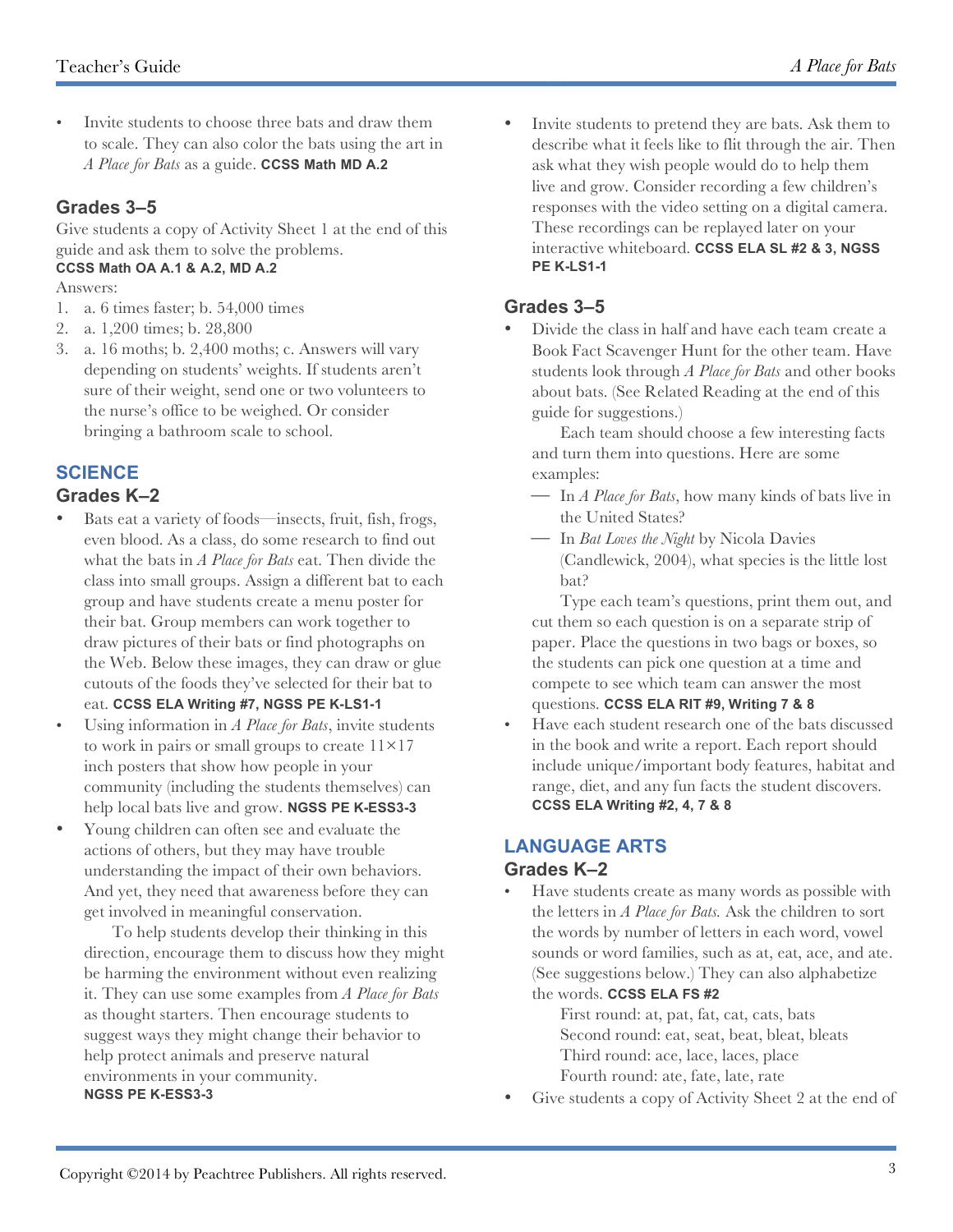this guide and ask them to complete it. **CCSS ELA RIT #5**

Answers: 1. D; 2. E; 3. A; 4. F; 5. B; 6. C.

• Work with students to create seesaw books about two different bats, such as Indiana bats and eastern yellow bats.

On the first left-hand page, they might write: "Indiana bats sleep in caves." On the facing righthand page, they could write: "Eastern yellow bats sleep in palm trees." The next page would read: "Both kinds of bats sleep during the day."

Subsequent pages should continue to compare the two species—size, behavior, range, habitat, etc. Students can use webs to help them organize their thoughts. **CCSS ELA Writing #2, NGSS PE K-LS1-1 & K-ESS3-1**

#### **Grades 3–5**

• Have students imagine what it's like to be a bat. Ask them to write what it feels like to fly through the air at night when most people are asleep. Ask them to explain how they catch insects and what the bugs taste like.

Encourage students to use examples from the book (wind turbines, letting pets run wild, cutting down dead trees, etc.) to explain the challenges of surviving. In a concluding paragraph, students should suggest ways humans can help bats and improve their habitats. **CCSS ELA Writing #3, NGSS PE3-LS4-4 & 5-ESS3-1** 

• Create an *A Place for Bats* nonfiction text structure class book. Make eleven copies of the map and one copy of the cover sheet (at the end of this guide, between Activity Sheets 2 and 3). Then bind all twelve pages into a book.

Divide students into pairs or small groups. Using *A Place for Bats,* students can write down the name of each bat species as well as the human **cause** that's helping that bat and the specific **effect** on the animal. **CCSS ELA RIT #5, NGSS PE5-ESS3-1 Note:** Even though the endpapers contain twelve

maps, the Mexican free-tailed bat does not have an accompanying cause and effect page. So, it's best not to include this bat in your students' books.

As an alternative to the nonfiction text structure class book, you could have each student create an individual book. For each student in your class, make eleven copies of the map and one copy of the cover sheet (at the end of this guide, between

Activity Sheets 2 and 3). Then bind all twelve pages into a book.

Using *A Place for Bats*, students can write down the name of each bat species as well as the human **cause** that's helping that bat and the specific **effect** on the animal. **CCSS ELA RIT #5, NGSS PE5-ESS3-1 Note:** Even though the end papers contain twelve maps, the Mexican free-tailed bat does not have an accompanying cause and effect page. So, it's best not to include this bat in your students' books.

- Activity Sheet 3 asks students to compare and contrast how humans interacted with bats in the past and present. Ask each student to complete a copy of the worksheet. **CCSS ELA RIT #5**
- Have students write letters to author Melissa Stewart, telling her what they liked best about *A Place for Bats.* Send the letters to Author Fan Mail, Peachtree Publishers, 1700 Chattahoochee Ave., Atlanta, GA, 30318-2112. If you include an e-mail address, Melissa will send an e-mail to your class. If students send drawings, she will choose a few to post. **CCSS ELA Writing #1**
- Divide the class into teams of three or four for a game of Bat Boggle. Choose one bat species name and give students three minutes to think of as many words as possible from the letters in the name. One member of each team should record the answers while the others manipulate the letters.

As each group reads its words, other teams cross off any repeats. The team with the most original words wins. Repeat the game with other species names, so that each student has a chance to be the recorder. **CCSS ELA FS #3**

#### **GEOGRAPHY Grades 3–6**

Have students study the range maps shown on the endpapers of the book. Ask them to list all the bats that live in your area. Emphasize that the bats discussed in this book represent only some of the species that live in North America. Have the students do research to find out about additional species in your area.

#### **ART**

#### **Grades K–2**

• Using the instructions at **http://artsmart.ci. manchester.ct.us/easy-bat/easy-bat.html,** lead your students in making origami bats.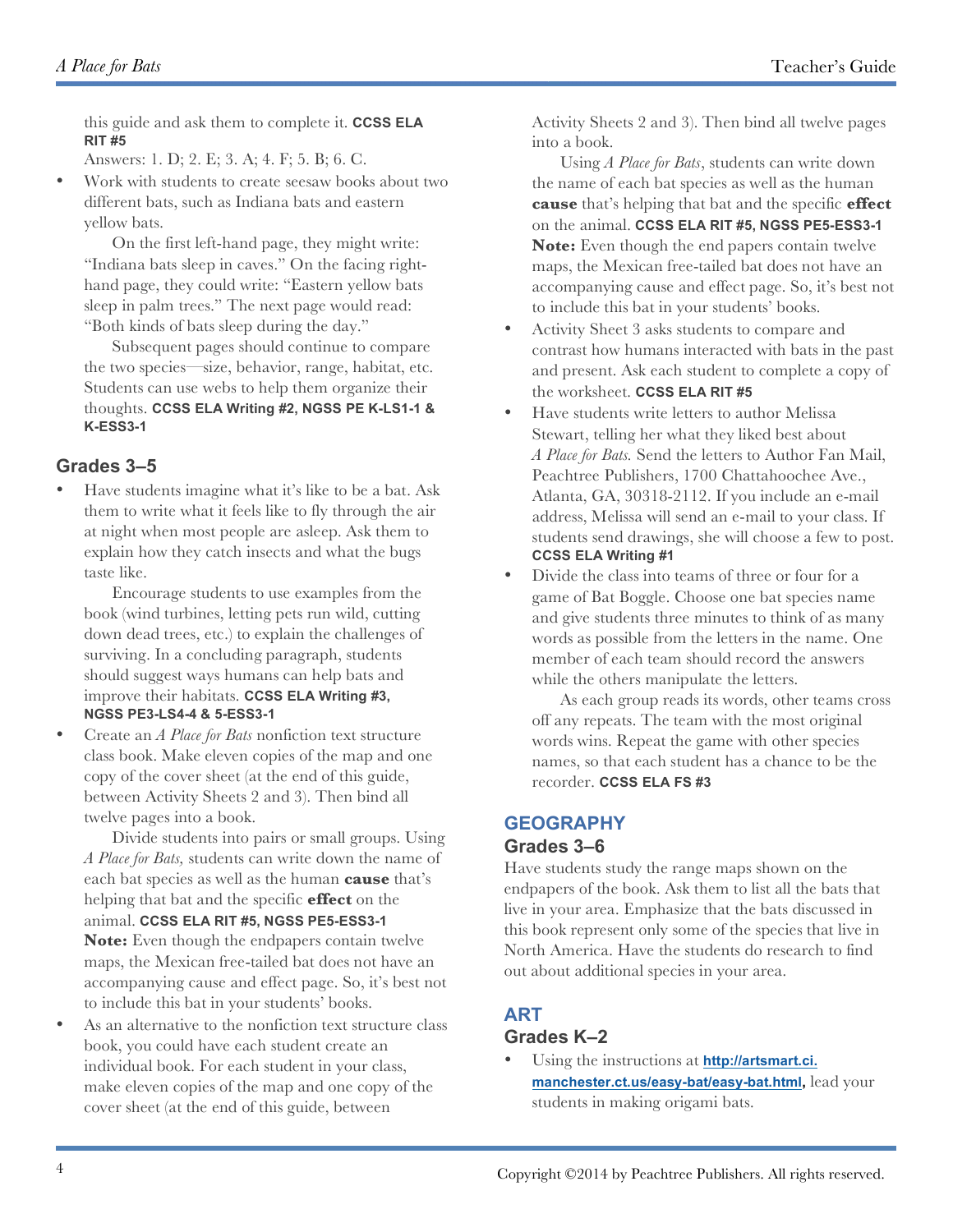• Have students create an image of one of the bats in *A Place for Bats* and its habitat, highlighting what the animal needs to live and grow. Make materials with a variety of textures available, including paints, magazines, and fabric. Some students might like to use plastic wrap for water, vinyl for the bat's wings, or cotton balls for clouds. Encourage them to use their imaginations. **NGSS PE K-ESS3-1**

#### **Grades 3–5**

Have students look carefully at the background art on each two-page spread of *A Place for Bats*. As a class, list all the questions the book's illustrator, Higgins Bond, had to ask herself about each spread before beginning her paintings.

 Possible questions include: Where is the habitat? What plants grow there? What time of day is it? What time of year is it? What other animals should be shown? What are the bats in the illustration doing?

 Using their list of questions, have students research and create a mural that depicts a natural bat habitat in your community. **CCSS ELA RIT #7**

### **MUSIC**

#### **Grades K–2**

Lead your students in this fun song about bats. Students may wish to act out each line of the song.

#### **Bats Are Sleeping**

(Tune: Frére Jacques) Bats are sleeping Bats are sleeping Upside down. Upside down. Sleeping in the morning. Waiting for the evening. To fly around, fly around.

#### **ADVANCED ACTIVITIES**

• Have students research organizations that support the protection of one of the bat habitats mentioned in this book. They should contact one organization and find out about its recent work. Students should write a report and deliver an oral presentation about what they have learned. **CCSS ELA Writing #6 & 8, NGSS PE 5-ESS3-1**

- Have students make a list of some of the things people do to harm the bats discussed in this book. Then have them list ways people could change their behaviors to help bats. Next, ask students to list some things they do every day that could harm the environment or the animals that share our world. (Possibilities include wasting electricity; wasting water; forgetting to recycle; littering; using straws, Styrofoam cups, and heavily packaged foods, such as drink boxes; throwing out old clothes, games, toys, bicycles instead of donating them to charities.) Can they think of ways to modify their behavior? **CCSS ELA RIT #5**
- Have students write a letter to a town official or congressperson asking them to change a policy or make a law that will positively impact the habitat where bats live. **CCSS ELA Writing #1 & 4, NGSS PE 3- LS4-4**
- Divide students into teams of three or four and ask each group to pretend it is a news team. They should make a video of a mock news report about a local effort to preserve and protect bats or other creatures and/or open space. **CCSS ELA Writing #7 & 8, NGSS PE 5-ESS3-1**

#### **RELATED READING**

Davies, Nicola. *Bat Loves the Night.* Cambridge, MA: Candlewick, 2004.

Earle, Ann. *Zipping, Zapping, Booming Bats.* New York, NY: HarperCollins, 1995.

Markle, Sandra. *Little Lost Bat.* Watertown, MA: Charlesbridge, 2009.

Markle, Sandra. *Outside and Inside Bats.* New York, NY: Walker & Company, 2004.

Stewart, Melissa. *How Do Bats Fly in the Dark?* Tarrytown, NY: Bechmark Books, 2009.

Williams, Kim, Rob Mies, and Donald and Lillian Stokes. *Stokes Beginner's Guide to Bats.* New York, NY: Little, Brown & Company, 2002.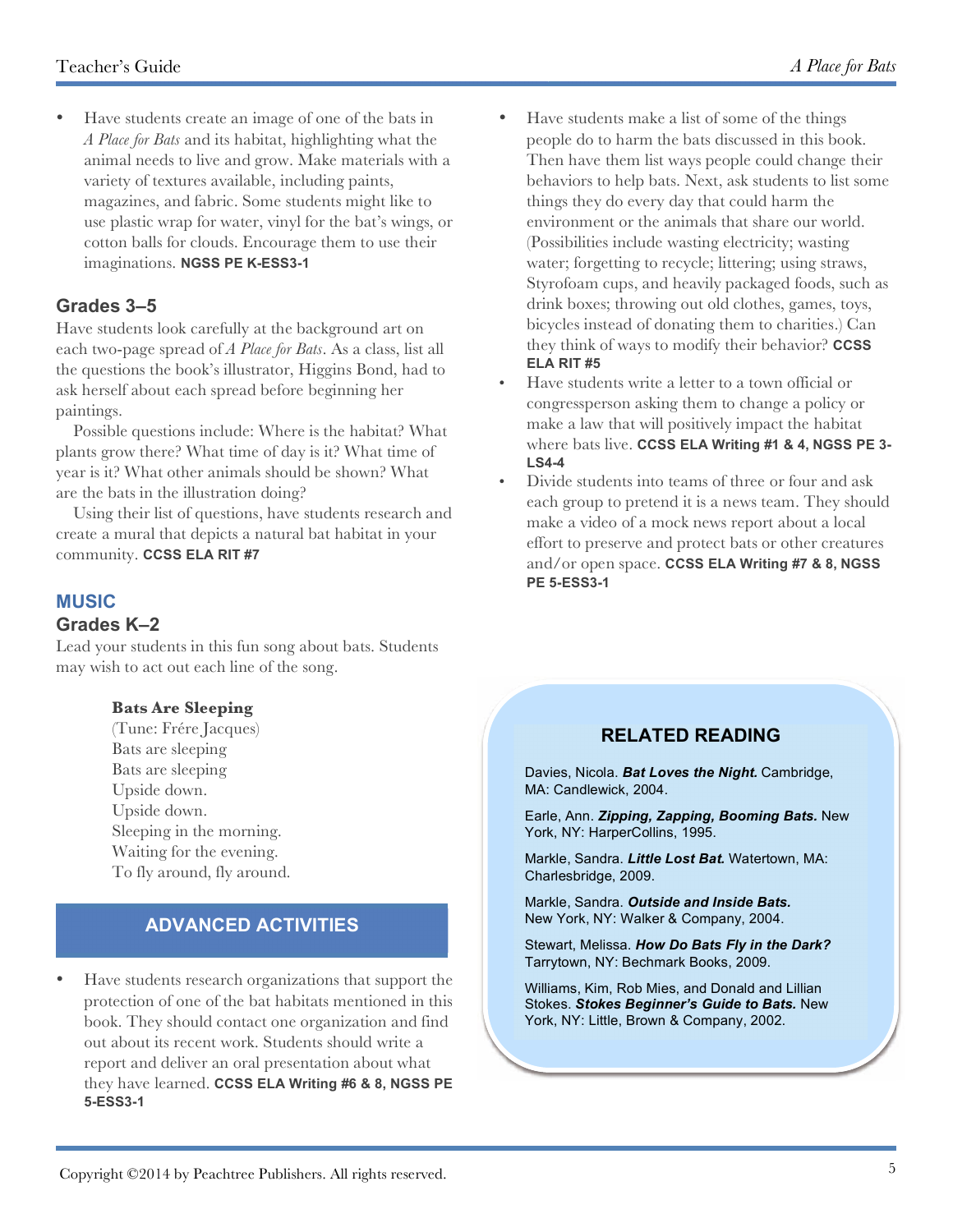#### **REVIEWS**

"An effective introduction." *—Booklist*

"In the classroom this book could be used as an independent reading selection for strong readers or as a resource for students researching bats." *—NSTA Recommends*

"…An essential science addition for a classroom library." *—Reading Today*

#### **AWARDS**

- AAAS/Subaru Science Books & Film Prize for Excellence in Science Books Finalist
- Correll Book Award for Excellence in Early Childhood Informational Text
- Cybils Award Nominee
- Green Earth Book Award, Honor Book
- National Science Teachers Association Recommended Title
- Parents Choice Award, Recommended

#### **THE ACTIVITIES IN THIS GUIDE DIRECTLY ADDRESS THE FOLLOWING STANDARDS:**

#### **COMMON CORE FOR ENGLISH LANGUAGE ARTS STANDARDS**

- Reading Informational Text #1 and 2: Identifying Key Ideas and Details
- Reading Informational Text #4: Craft and Structure
- Reading Informational Text #5: Identifying Text Features and Structures
- Reading Informational Text #7: Integration of Knowledge and Ideas
- Writing #1, 2, and 3: Text Types and Purposes
- Writing #4 and 6: Production and Distribution of Writing
- Writing #8 and 9: Research to Build and Present Knowledge
- Foundation Skills: Phonological Awareness #2
- Foundation Skills: Phonics and Word Recognition #3
- Speaking and Listening: Comprehension and Collaboration #2 and 3

#### **COMMON CORE FOR MATH STANDARDS**

- Operations & Algebraic Thinking A.1, A.2
- Measurements & Data A.1, A.2

#### **NEXT GENERATION SCIENCE STANDARDS PERFORMANCE EXPECTATIONS**

- K-LS1-1. Use observations to describe patterns of what plants and animals (including humans) need to survive.
- K-ESS3-1. Use a model to represent the relationship between the needs of different plants or animals (including humans) and the places they live.
- K-ESS3-3. Communicate solutions that will reduce the impact of humans on the land, water, air, and/or other living things in the local environment.
- 3-LS4-4. Make a claim about the merit of a solution to a problem caused when the environment changes and the types of plants and animals that live there may change.
- 5-ESS3-1. Obtain and combine information about ways individual communities use science ideas to protect the Earth's resources and environment.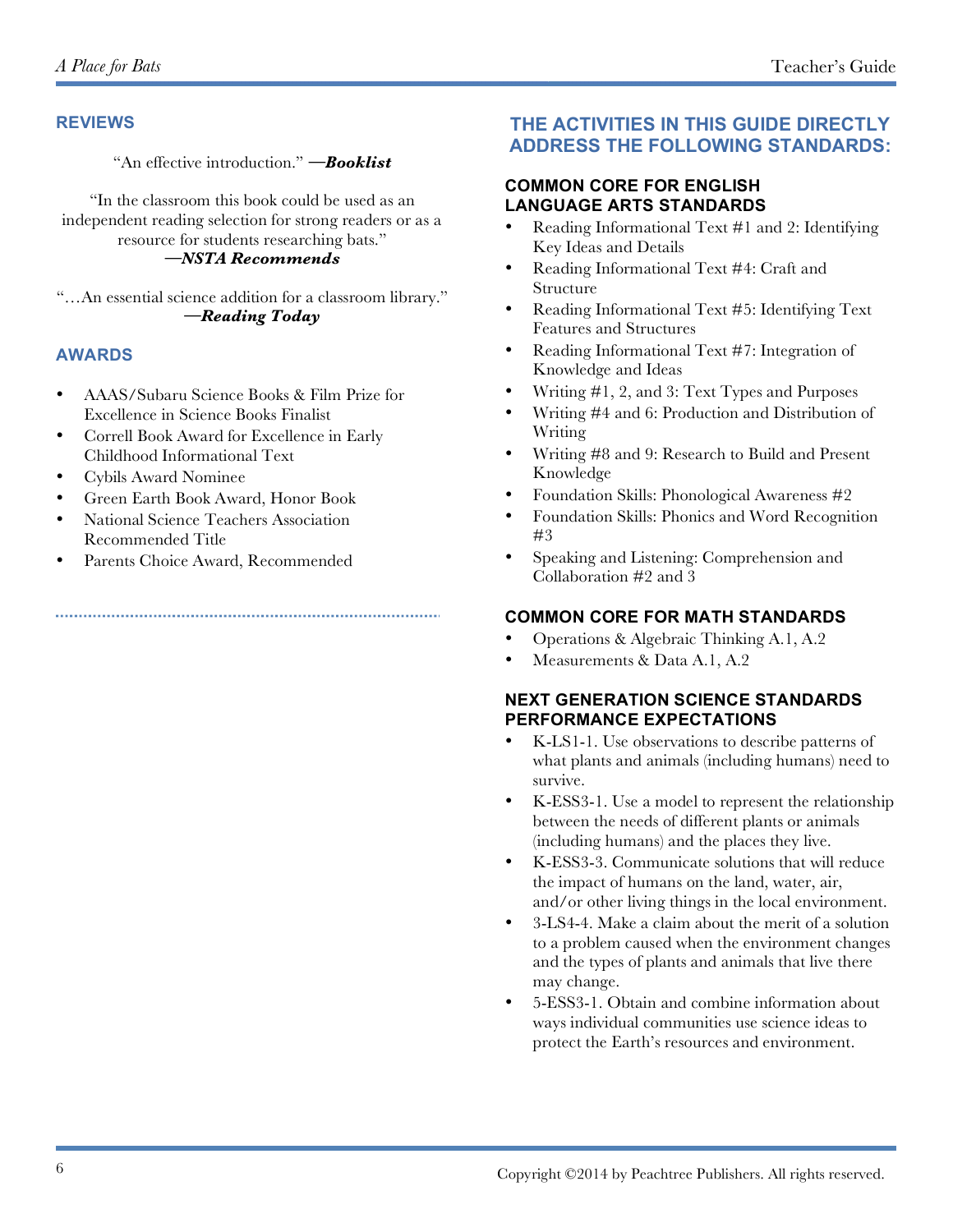

#### **ABOUT THE AUTHOR**

Melissa Stewart is the awardwinning author of more than 150 books for children. She has a B.S. in biology from Union College in Schenectady, NY,

and a M.A. in science journalism from New York University. Melissa speaks frequently at conferences for educators and serves on the Society of Children's Book Writers and Illustrators' board of advisors. Melissa has taught fiction and nonfiction writing classes for children and adults, and is available for school visits.

#### **www.melissa-stewart.com**



#### **ABOUT THE ILLUSTRATOR**

Higgins Bond, who has illustrated books for children for more than twenty-five years, attended Phillips University in Oklahoma and received a BFA from the Memphis

College of Art. She has also created illustrations for magazines and posters, calendars, ads, brochures, figurines, dolls, and individual paintings for various companies. Her school visit presentation, "Yes, It Is Possible to Make a Living as an Artist," is perfect for aspiring artists of any age.

#### **www.higginsbond.com**

#### **AUTHOR & ILLUSTRATOR VISITS**

**We have authors and illustrators who visit schools and libraries.**

**For information regarding author appearances, please contact Christine Baum at 800-241-0113 or Christine@peachtree-online.com**

#### **Melissa Stewart's** *A Place for…* **series:**

*A Place for Bats A Place for Birds* (revised) *A Place for Butterflies* (revised) *A Place for Fish A Place for Frogs* (revised) *A Place for Turtles*

#### **Also available from Melissa Stewart:**

*Beneath the Sun Under the Snow When Rain Falls*

#### Peachtree Teacher's Guide for **A PLACE FOR BATS**

prepared by Melissa Stewart

Copyright ©2014 by Peachtree Publishers. All rights reserved. For instructional uses only and not for resale. Except for the printing of complete pages, with the copyright notice—no part of this publication may be reproduced, stored in a retrieval system, or transmitted in any form or by any means—electronic, mechanical, photocopy, recording, or any other without written permission. Requests for permission to use any section of the work should be mailed to: Permissions Department, Peachtree Publishers, 1700 Chattahoochee Avenue, Atlanta, GA 30318- 2112.

> phone 404-876-8761 • 800-241-0113 fax 404-875-2578 • 800-875-8909 **www.peachtree-online.com**

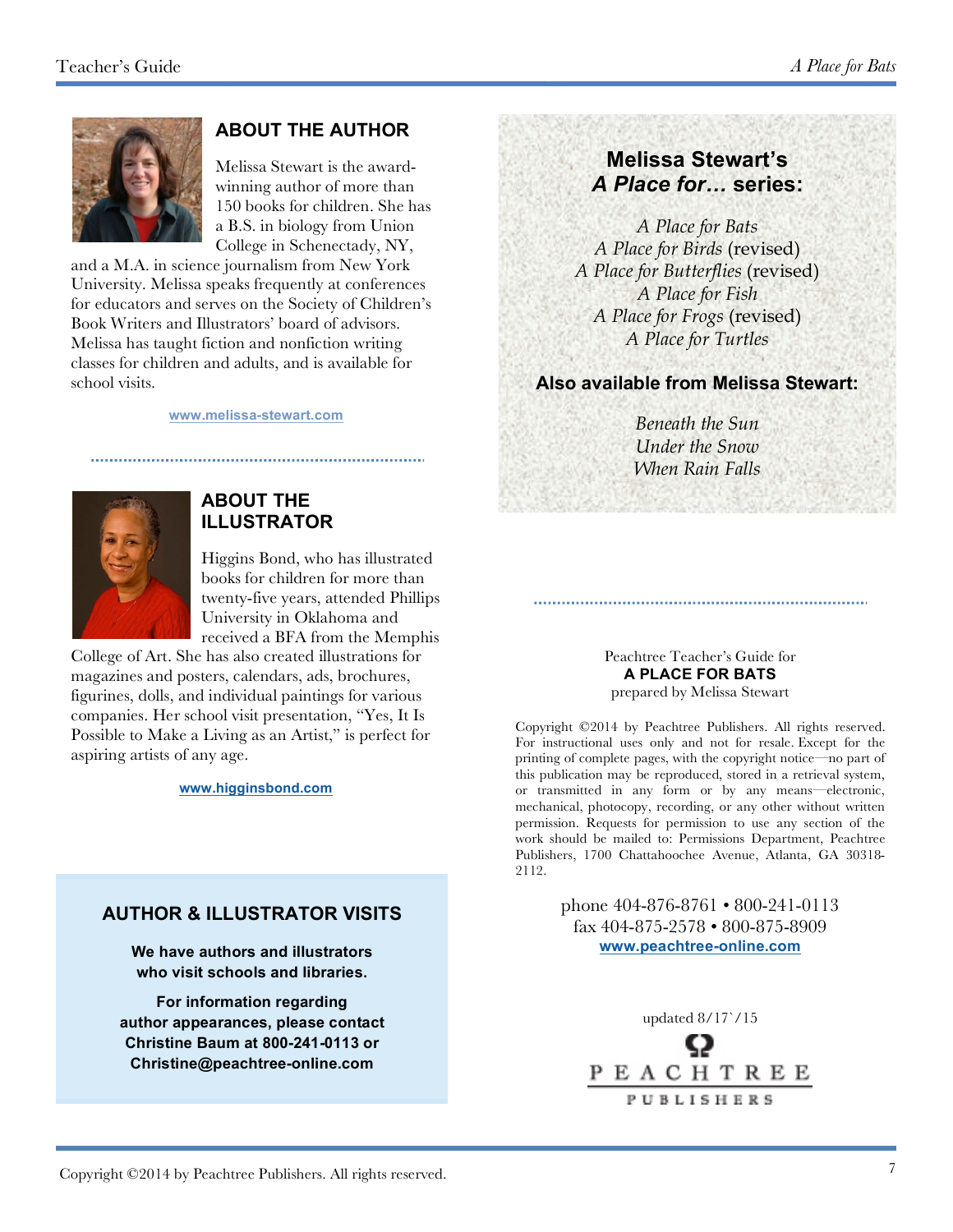#### *A Place for Bats* **Math: Activity Sheet 1 BAT MATH**

| <b>Name: _________________________</b>                                                                                     |
|----------------------------------------------------------------------------------------------------------------------------|
| 1. When you run, your heart beats about 150 times a minute. When a bat flies, its<br>heart beats about 900 times a minute. |
| How much faster does a bat's heart beat?<br>a)                                                                             |
| b) How many times does a bat's heart beat a second?                                                                        |
| 2. When a bat hibernates, its heart rate drops to about 20 beats per minute.                                               |
| How many times will a hibernating bat's heart beat in one hour?<br>a)                                                      |
| b) How many times will it beat in one day $(24 \text{ hours})$ ?                                                           |
| 3. Insect-eating bats often eat half their total body weight in insects each night.                                        |

- a) If a bat weighs 16 grams and a moth weighs 0.5 grams, how many moths will the bat eat before it is full? \_\_\_\_\_\_\_\_\_
- b) If the bat ate only moths, how many moths could it eat from May to September (150 days)? \_\_\_\_\_\_\_\_\_
- c) A hamburger weighs about 0.25 pounds. If you ate like a bat, how many hamburgers would you eat every single night? \_\_\_\_\_\_\_\_\_\_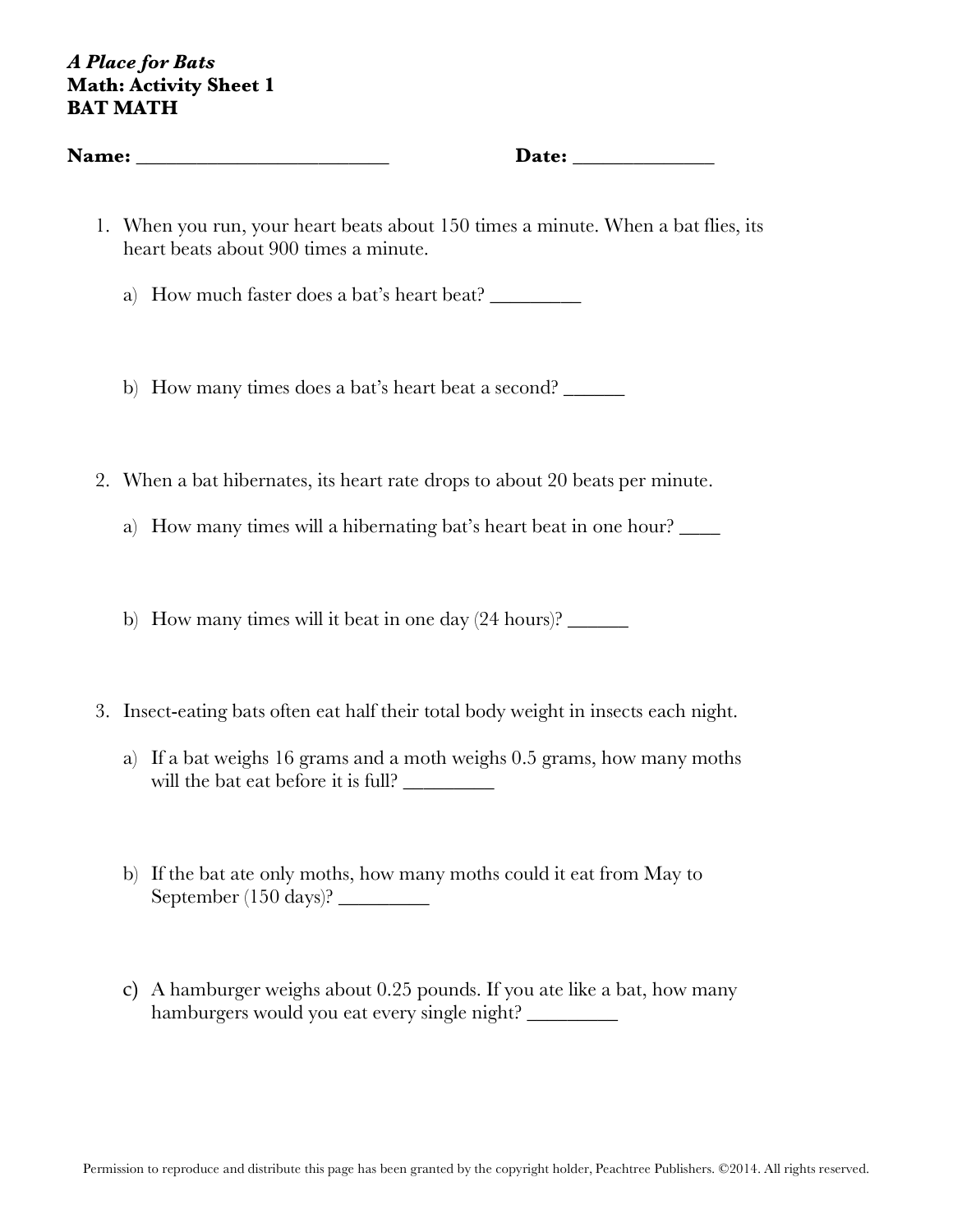#### *A Place for Bats* **Language Arts: Activity Sheet 2 NONFICTION TEXT FEATURES MATCH**

| Name: | Date: |
|-------|-------|
|-------|-------|

Text features help readers understand a text. Read the name of each text feature included in *A Place for Bats* in the left-hand column. Then, find the correct definition in the right-hand column. Write the letter of the correct definition next to each text feature.

| 1. | Bibliography    | A.             | This text helps reader learn more<br>about the topic.                                  |
|----|-----------------|----------------|----------------------------------------------------------------------------------------|
| 2. | Close-up        | B.             | This large type contains the most<br>important information in the book.                |
| 3. | <b>Text Box</b> | $\mathcal{C}.$ | Gives readers visual geographic clues<br>that help readers know where<br>animals live. |
| 4. | Heading         | D.             | Helps readers understand how the<br>author gathered the book's<br>information.         |
| 5. | Main Text       | Е.             | Helps readers see details in<br>something small.                                       |
| 6. | Maps            | F.             | Gives readers clues about what he or<br>she will learn from the text.                  |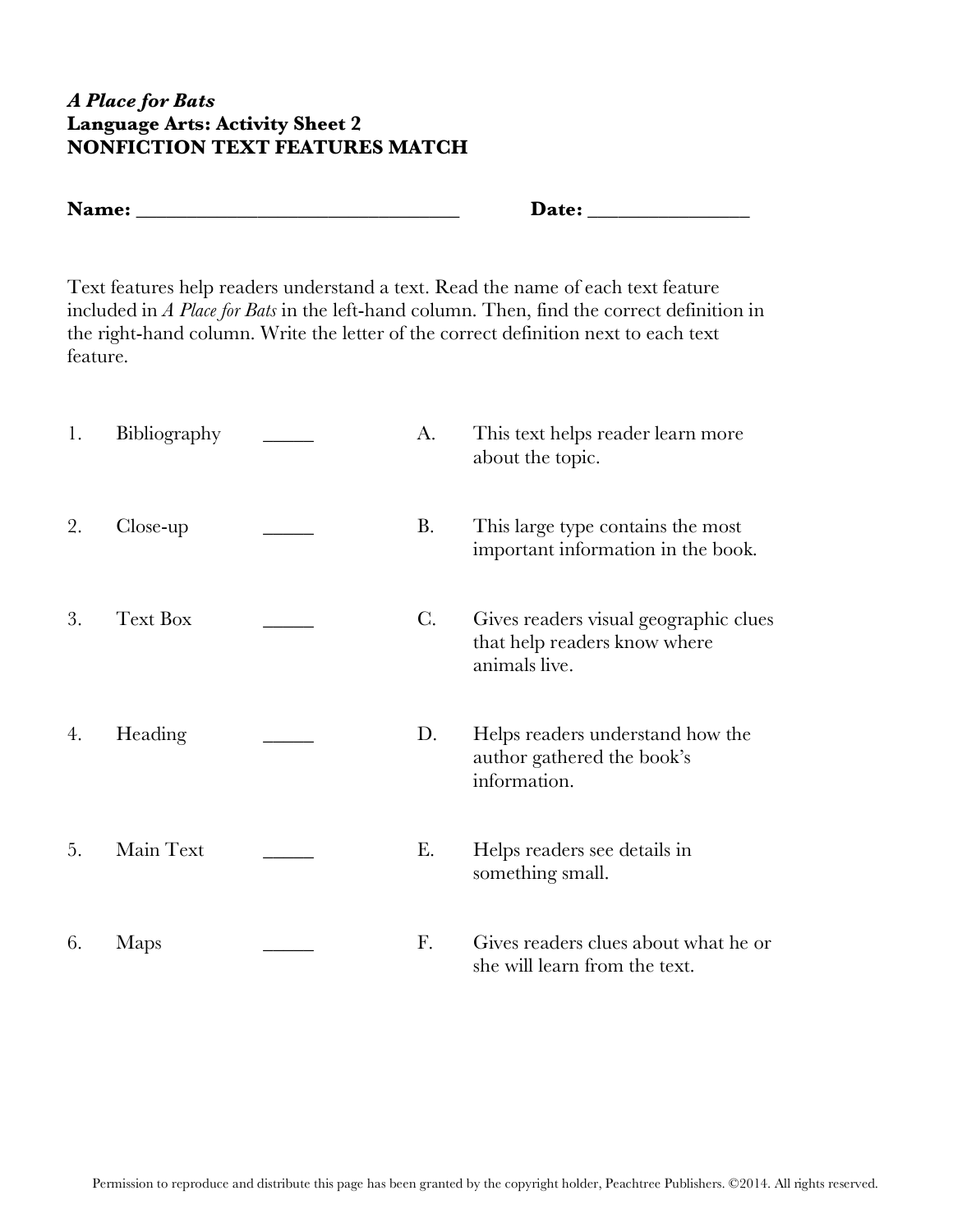

Permission to reproduce and distribute this page has been granted by the copyright holder, Peachtree Publishers. ©2014. All rights reserved.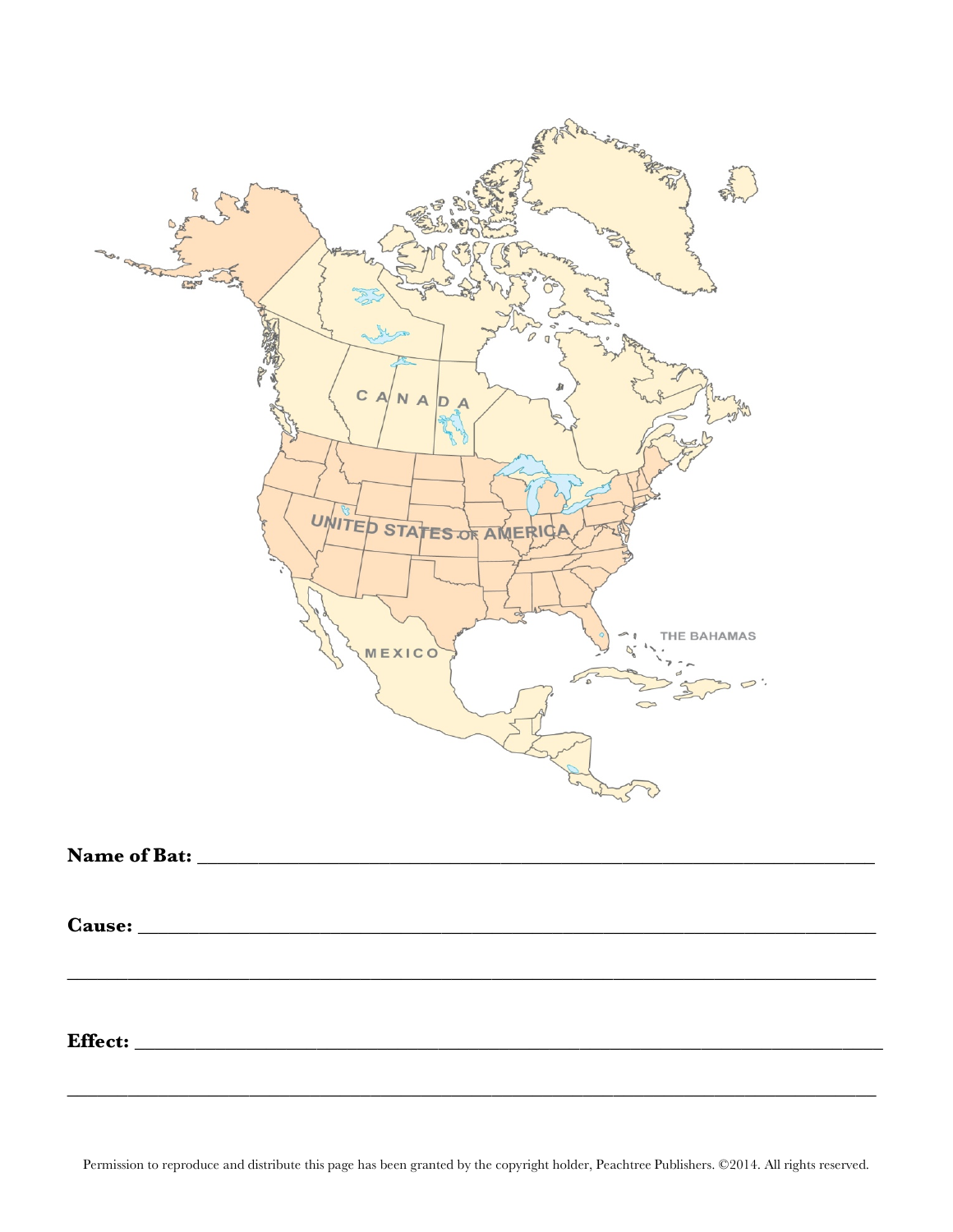# $\bm{\Lambda}$ Place for Bats

by:\_\_\_\_\_\_\_\_\_\_\_\_\_\_\_\_\_\_\_\_\_\_\_\_\_\_

Permission to reproduce and distribute this page has been granted by the copyright holder, Peachtree Publishers. ©2014. All rights reserved.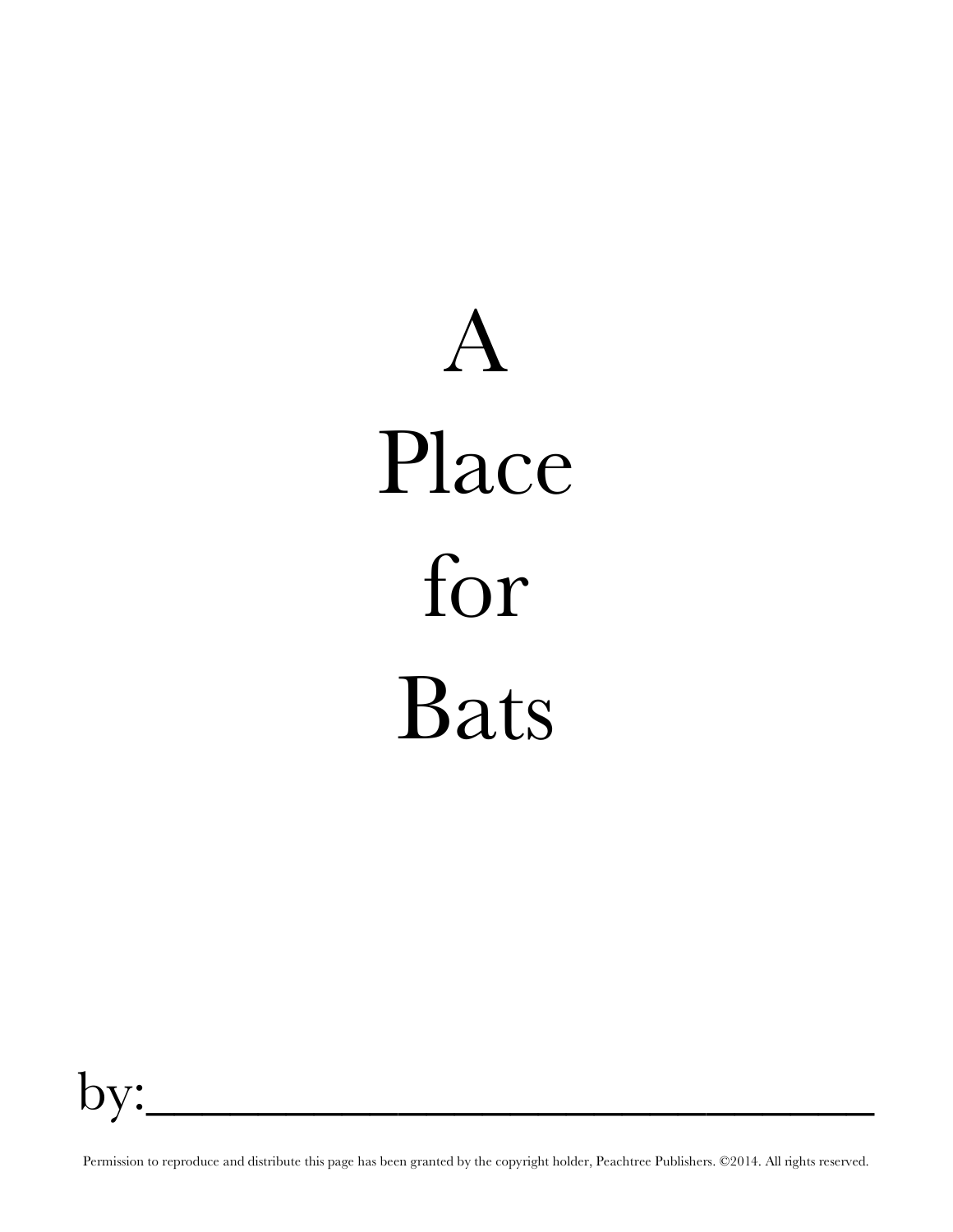#### *A Place for Bats* **Language Arts: Activity Sheet 3 NONFICTION TEXT STRUCTURES, COMPARE AND CONTRAST**

Author Melissa Stewart uses a cause and effect nonfiction text structure in the main text of *A Place for Bats,* but in the text boxes, she compares and contrasts past human actions to present human actions.

**Directions:** Find the text boxes listed below. For each text box, compare and contrast then to now.

#### **Example:** Gray Bat

**Then:** When cave explorers entered caves, scared mother bats flew away from their babies and they didn't come back. The pups starved.

**Now:** Workers build bat-friendly gates, so people stay out of caves when mother gray bats are caring for their young.

#### **Big Brown Bat**

| Virginia Big-eared Bat |  |
|------------------------|--|
|                        |  |
|                        |  |
|                        |  |
|                        |  |
|                        |  |
|                        |  |
|                        |  |
|                        |  |

\_\_\_\_\_\_\_\_\_\_\_\_\_\_\_\_\_\_\_\_\_\_\_\_\_\_\_\_\_\_\_\_\_\_\_\_\_\_\_\_\_\_\_\_\_\_\_\_\_\_\_\_\_\_\_\_\_\_\_\_\_\_\_\_\_\_\_\_\_\_\_\_\_\_\_\_\_\_\_\_